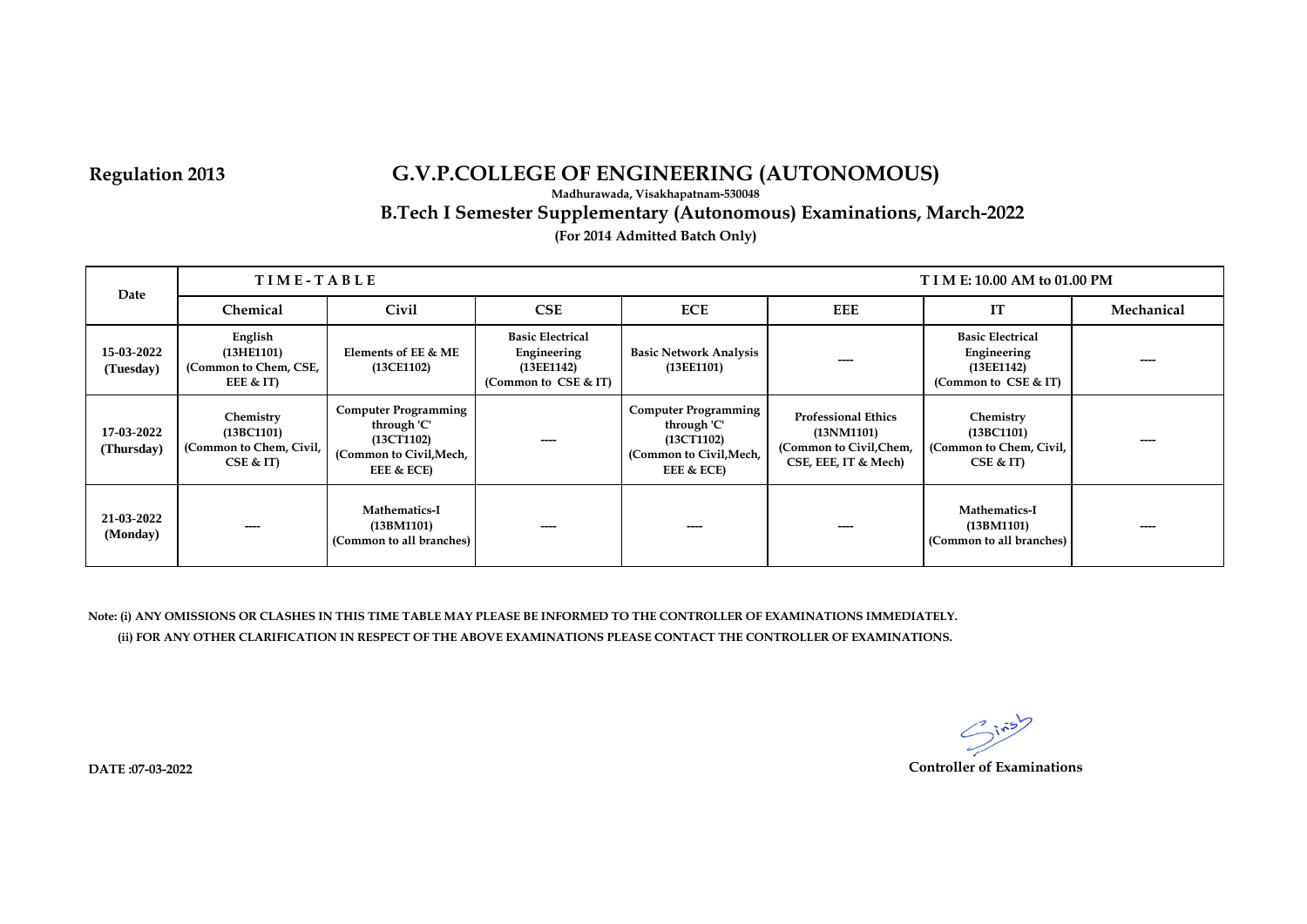**Madhurawada, Visakhapatnam-530048**

## **B.Tech II-Semester Supplementary (Autonomous) Examinations, March 2022**

## **(For 2014 Admitted Batch Only)**

|                           | TIME TABLE<br>TIME: 10.00 AM to 01.00 PM                                            |       |                                                                                            |            |     |                                                                                     |                                              |  |  |
|---------------------------|-------------------------------------------------------------------------------------|-------|--------------------------------------------------------------------------------------------|------------|-----|-------------------------------------------------------------------------------------|----------------------------------------------|--|--|
| Date                      | Chemical                                                                            | Civil | CSE                                                                                        | <b>ECE</b> | EEE | IT                                                                                  | Mechanical                                   |  |  |
| 23-03-2022<br>(Wednesday) |                                                                                     |       | <b>Electronic Devices and</b><br><b>Circuits</b><br>(13EC1142)<br>(Common to CSE, IT, EEE) |            |     | <b>Electronic Devices and</b><br>Circuits<br>(13EC1142)<br>(Common to CSE, IT, EEE) | <b>Electronics Engineering</b><br>(13EC1141) |  |  |
| 25-03-2022<br>(Friday)    | <b>Computer Programming</b><br>through 'C'<br>(13CT1102)<br>(Common to CH, CS & IT) |       |                                                                                            |            |     | <b>Computer Programming</b><br>through 'C'<br>(13CT1102)<br>(Common to CH, CS & IT) |                                              |  |  |
| 28-03-2022<br>(Monday)    |                                                                                     |       |                                                                                            |            |     | Mathematics-II<br>(13BM1102)<br>(Common to all branches)                            |                                              |  |  |
| 30-03-2022<br>(Wednesday) |                                                                                     |       |                                                                                            |            |     | <b>Engineering Mechanics</b><br>(13ME1102)<br>(Common to<br>CE, CH, CS & IT)        |                                              |  |  |
| 01-04-2022<br>(Friday)    | Physics<br>(13BP1101)<br>(Common to<br>CE, CH, CS & IT)                             |       |                                                                                            |            |     | Physics<br>(13BP1101)<br>(Common to<br>$CE$ , CH, CS & IT)                          |                                              |  |  |

**Note: (i) ANY OMISSIONS OR CLASHES IN THIS TIME TABLE MAY PLEASE BE INFORMED TO THE CONTROLLER OF EXAMINATIONS IMMEDIATELY. (ii) FOR ANY OTHER CLARIFICATION IN RESPECT OF THE ABOVE EXAMINATIONS PLEASE CONTACT THE CONTROLLER OF EXAMINATIONS.**

 $G^{i*5}$ 

**DATE: 07-03-2022 Controller of Examinations**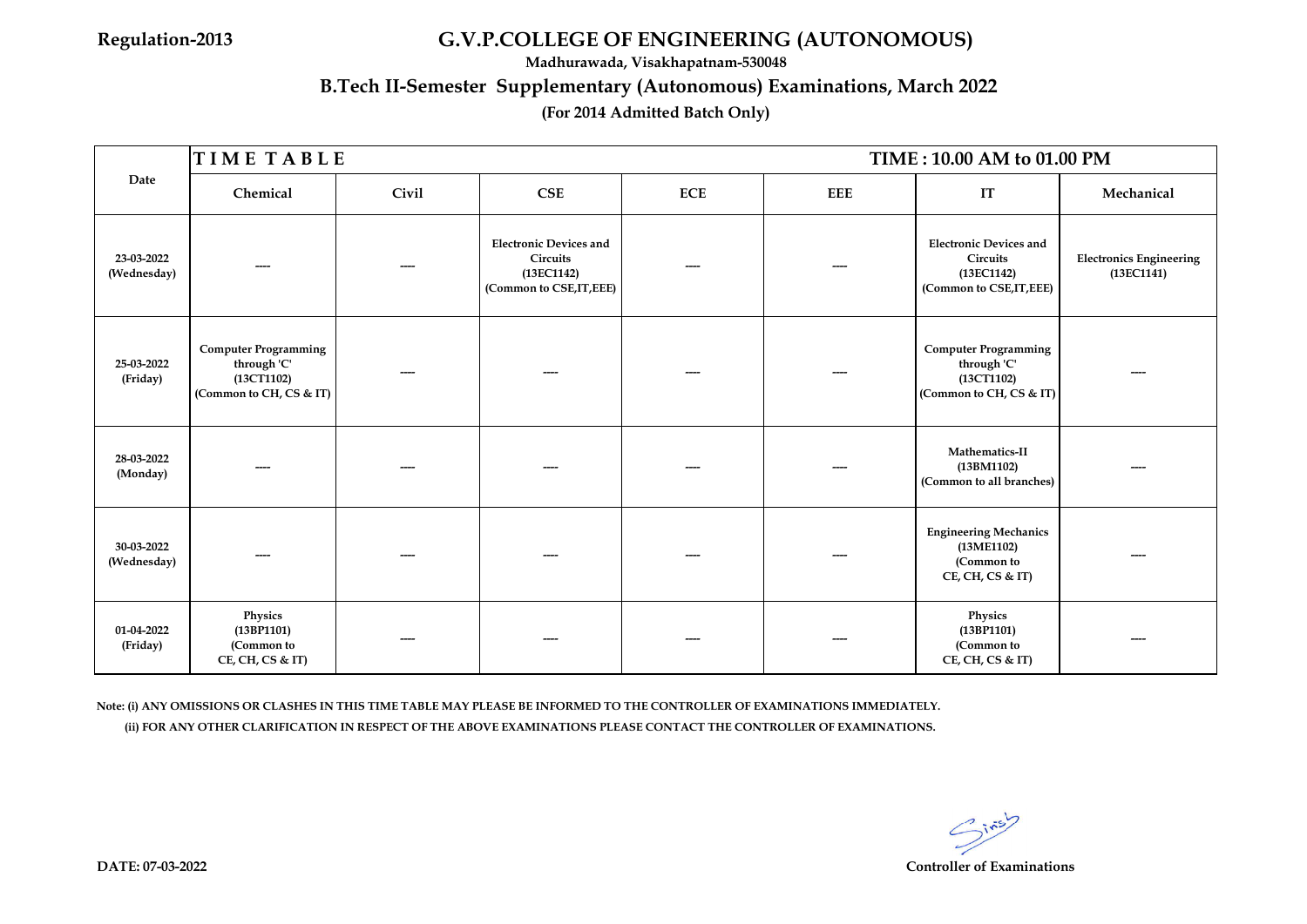## **B.Tech III-Semester Supplementary (Autonomous) Examinations, March 2022**

**(For 2014 Admitted Batch Only)**

|                           | <b>TIMETABLE</b><br>TIME: 01.30 PM to 04.30 PM |                                                                       |                                                                                                  |                                                                                                  |                                                                                                             |                                                                       |                                                                                                             |  |  |
|---------------------------|------------------------------------------------|-----------------------------------------------------------------------|--------------------------------------------------------------------------------------------------|--------------------------------------------------------------------------------------------------|-------------------------------------------------------------------------------------------------------------|-----------------------------------------------------------------------|-------------------------------------------------------------------------------------------------------------|--|--|
| Date                      | Chemical                                       | Civil                                                                 | <b>CSE</b>                                                                                       | IT                                                                                               | <b>ECE</b>                                                                                                  | <b>EEE</b>                                                            | Mechanical                                                                                                  |  |  |
| 14-03-2022<br>(Monday)    |                                                | Probability, Statistics and<br><b>Numerical Methods</b><br>(13BM1103) | ----                                                                                             | <b>Discrete Mathematical</b><br><b>Structures</b><br>(13BM1106)<br>(Common to CSE & IT)          | <b>Signals and Systems</b><br>(13EC1104)                                                                    | <b>Control Systems</b><br>(13EE1105)                                  | Thermodynamics<br>(13ME1107)                                                                                |  |  |
| 16-03-2022<br>(Wednesday) |                                                | <b>Fluid Mechanics</b><br>(13CE1107)                                  | <b>Switching Theory and</b><br>Logic Design<br>(13EC1105)<br>(Common to CSE, IT, ECE<br>$&$ EEE) | <b>Switching Theory and</b><br>Logic Design<br>(13EC1105)<br>(Common to CSE, IT, ECE<br>$&$ EEE) | <b>Pulse and Digital Circuits</b><br>(13EC1106)                                                             | Electromagnetics<br>(13EE1103)                                        | <b>Mechanics of Solids</b><br>(13ME1105)                                                                    |  |  |
| 19-03-2022<br>(Saturday)  |                                                |                                                                       | ----                                                                                             |                                                                                                  | Managerial Economics and<br><b>Financial Accounting</b><br>(13HM1101)<br>(Common to CSE, IT, ECE<br>& Mech) |                                                                       | Managerial Economics and<br><b>Financial Accounting</b><br>(13HM1101)<br>(Common to CSE, IT, ECE &<br>Mech) |  |  |
| 22-03-2022<br>(Tuesday)   |                                                |                                                                       |                                                                                                  |                                                                                                  | <b>Special Functions and</b><br><b>Complex Variables</b><br>(13BM1104)                                      | <b>Fluid Mechanics and</b><br><b>Hydraulic Machines</b><br>(13CE1157) |                                                                                                             |  |  |
| 24-03-2022<br>(Thursday)  | <b>Momentum Transfer</b><br>(13CH1103)         |                                                                       | ----                                                                                             | <b>Computer Organization</b><br>(13CT1105)<br>(Common to CSE & IT)                               | <b>Electronic Circuits</b><br>(13EC1103)                                                                    |                                                                       | <b>Fluid Mechanics</b><br>(13ME1108)                                                                        |  |  |
|                           |                                                |                                                                       |                                                                                                  |                                                                                                  |                                                                                                             |                                                                       |                                                                                                             |  |  |

**Note :** (i) ANY OMISSIONS OR CLASHES IN THIS TIME TABLE MAY PLEASE BE INFORMED TO THE CONTROLLER OF EXAMINATIONS IMMEDIATELY. (ii) FOR ANY OTHER CLARIFICATION IN RESPECT OF THE ABOVE EXAMINATIONS PLEASE CONTACT THE CONTROLLER OF EXAMINATIONS.

 $S^{in5}$ 

**Controller of Examinations**

**Date : 07-03-2022**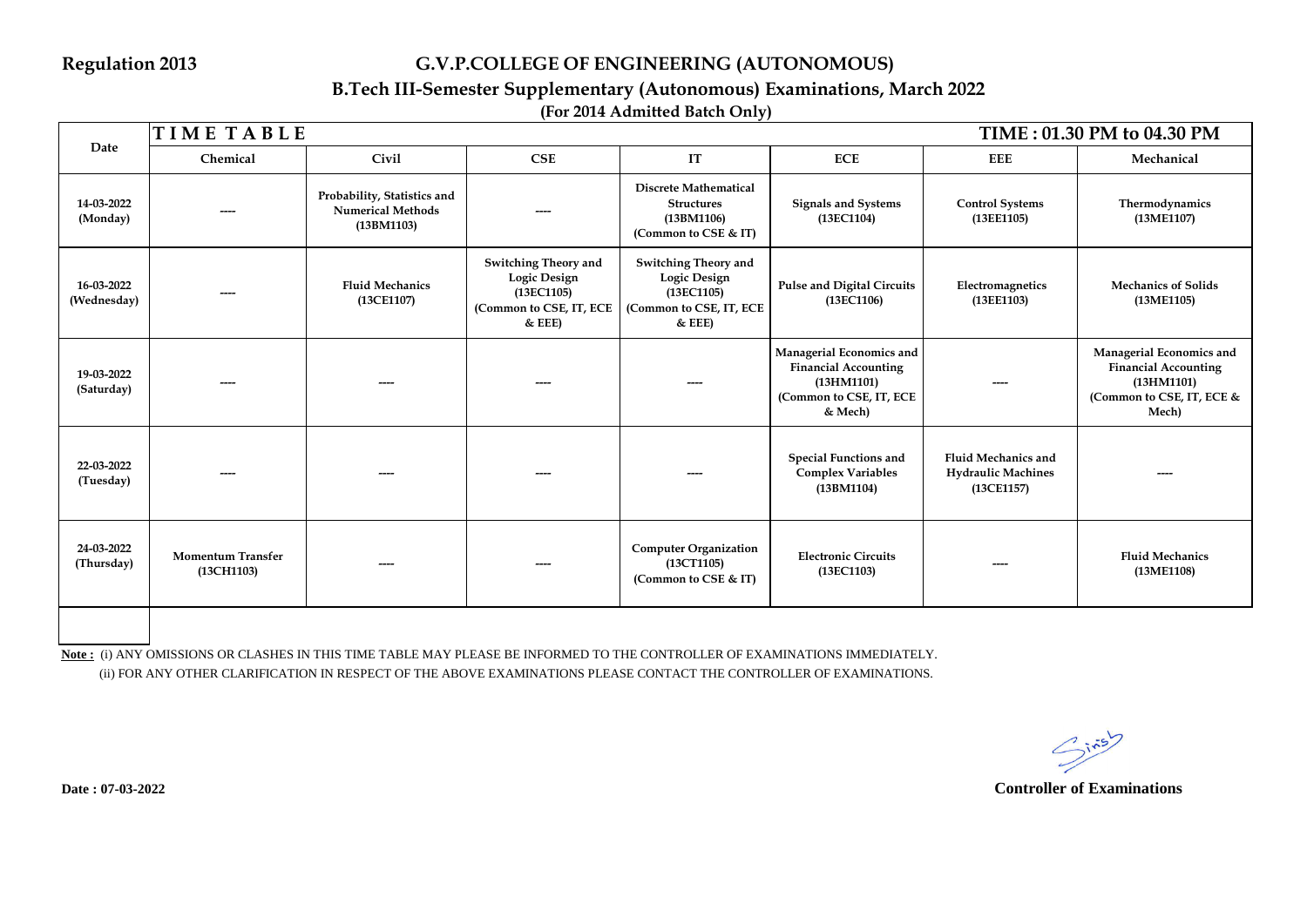## **Regulation-2013 GAYATRI VIDYA PARISHAD COLLEGE OF ENGINEERING (AUTONOMOUS)**

**Madhurawada, Visakhapatnam-530048**

## **B.Tech IV-Semester Supplementary (Autonomous) Examinations, March 2022**

## **(For 2014 Admitted Batch Only)**

| Date                      | <b>TIME TABLE</b> |                                                                                                   |                                                                                                   | TIME: 01:30 PM - 04:30 PM                                                                  |                                                                                         |                                                                                                             |                                                  |  |
|---------------------------|-------------------|---------------------------------------------------------------------------------------------------|---------------------------------------------------------------------------------------------------|--------------------------------------------------------------------------------------------|-----------------------------------------------------------------------------------------|-------------------------------------------------------------------------------------------------------------|--------------------------------------------------|--|
|                           | Chemical          | Civil                                                                                             | CSE                                                                                               | IT                                                                                         | ECE                                                                                     | EEE                                                                                                         | Mechanical                                       |  |
| 15-03-2022<br>(Tuesday)   |                   | Structural Analysis - I<br>(13CE1114)                                                             | <b>Probability Statistics and</b><br><b>Numerical Methods</b><br>(13BM1103)<br>(Common to CSE&IT) | Probability Statistics and<br><b>Numerical Methods</b><br>(13BM1103)<br>(Common to CSE&IT) | Random Variables and<br><b>Numerical Methods</b><br>(13BM1107)<br>(Common to ECE & EEE) | Random Variables and<br><b>Numerical Methods</b><br>(13BM1107)<br>(Common to ECE & EEE)                     | Thermal<br><b>Engineering-1</b><br>(13ME1113)    |  |
| 17-03-2022<br>(Thursday)  |                   | <b>Engineering Geology</b><br>(13CE1116)                                                          |                                                                                                   |                                                                                            | <b>Digital IC Applications</b><br>(13EC1108)                                            | <b>Pulse and Digital Circuits</b><br>(13EC1106)                                                             |                                                  |  |
| 21-03-2022<br>(Monday)    |                   | Managerial Economics and<br>Financial Accounting (13HM1101)<br>(Common to CSE, IT, ECE &<br>Mech) | Design and Analysis of<br>Algorithms<br>(13CT1108)<br>(Common to CSE&IT)                          |                                                                                            | <b>Linear IC Applications</b><br>(13EC1110)                                             | Managerial Economics and<br><b>Financial Accounting</b><br>(13HM1101)<br>(Common to CSE, IT, ECE &<br>Mech) |                                                  |  |
| 23-03-2022<br>(Wednesday) |                   | Hydraulics and Hydraulic<br>Machinery<br>(13CE1113)                                               | <b>Object Oriented</b><br>Programming through Java<br>(13CT1111)<br>(Common to CSE&IT)            | <b>Object Oriented</b><br>Programming through Java<br>(13CT1111)<br>(Common to CSE&IT)     | <b>EM Waves and</b><br><b>Transmission Lines</b><br>(13EC1111)                          | <b>Introduction to Signals</b><br>and Systems (13EE1107)                                                    | <b>Kinematics of</b><br>Mechanisms<br>(13ME1114) |  |

**Note :** (i) ANY OMISSIONS OR CLASHES IN THIS TIME TABLE MAY PLEASE BE INFORMED TO THE CONTROLLER OF EXAMINATIONS IMMEDIATELY. (ii) FOR ANY OTHER CLARIFICATION IN RESPECT OF THE ABOVE EXAMINATIONS PLEASE CONTACT THE CONTROLLER OF EXAMINATIONS.

**Date : 07-03-2022 CONTROLLER OF EXAMINATIONS**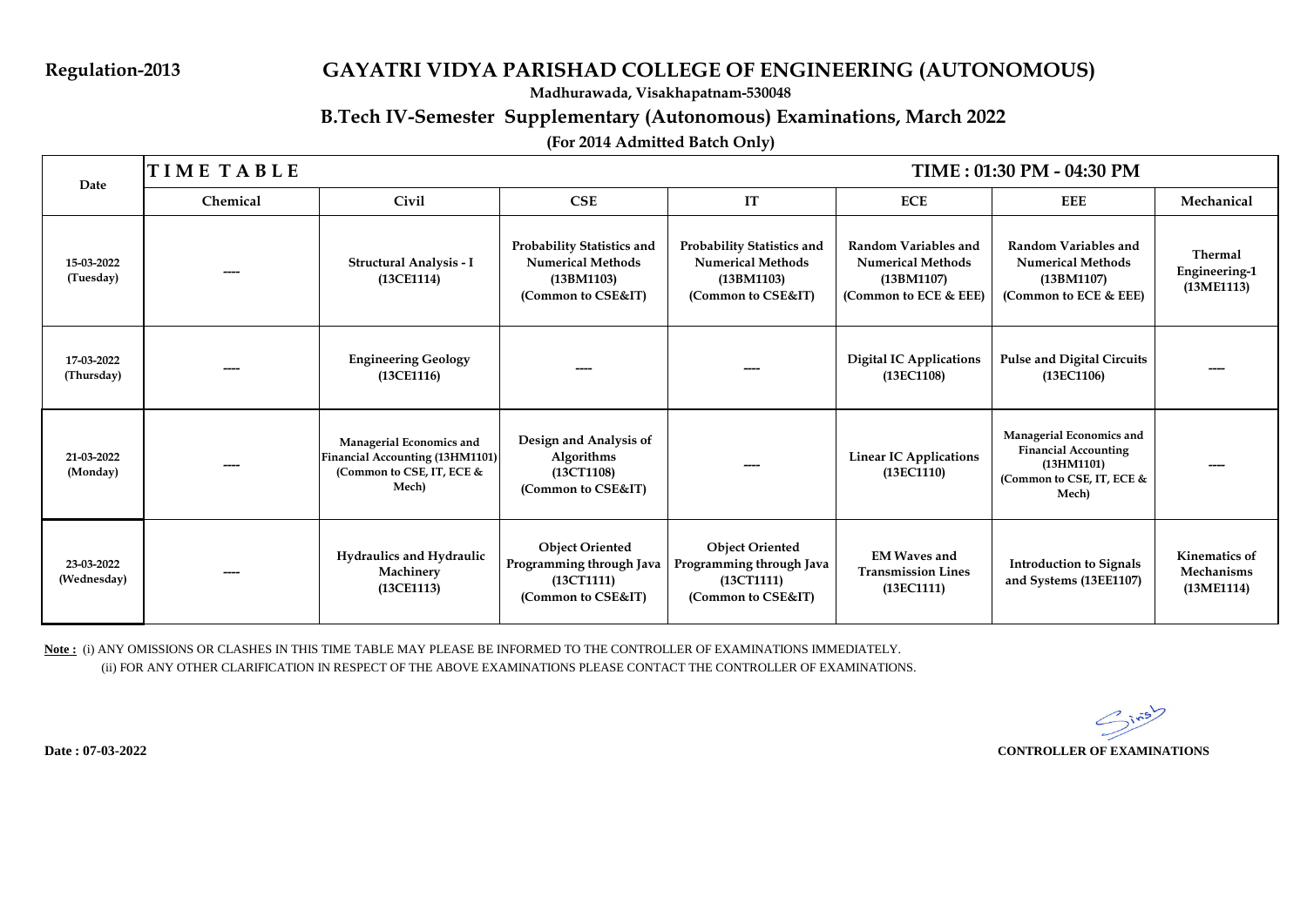**(Approved by AICTE, Affiliated to JNTU-Kakinada), Madhurawada, Visakhapatnam-530048**

# **B.Tech V-Semester Supplementary (Autonomous) Examinations, March-2022**

## **(For 2014 Admitted Batch Only)**

|                           | TIME-TABLE                                             |                                                                                                      |                                                                                       | TIME:<br>10.00 AM to 01.00 PM                                 |                                                     |            |                                             |
|---------------------------|--------------------------------------------------------|------------------------------------------------------------------------------------------------------|---------------------------------------------------------------------------------------|---------------------------------------------------------------|-----------------------------------------------------|------------|---------------------------------------------|
| Date                      | Chemical                                               | Civil                                                                                                | CSE                                                                                   | IT                                                            | <b>ECE</b>                                          | <b>EEE</b> | Mechanical                                  |
|                           | <b>Mass Transfer Operation-II</b><br>13CH1117          | Geotechnical<br><b>Engineering-I</b><br>13CE1120<br>Design of Steel<br><b>Structures</b><br>13CE1124 | Formal Languages and<br><b>Automata Theory</b><br>13CT1115<br>(Common<br>to CSE & IT) | <b>Embedded Systems-1</b><br>13CT1117<br>(Common to CSE & IT) | Network Analysis and<br>Synthesis<br>13EE1104       |            | <b>Dynamics of Machinery</b><br>13ME1119    |
| 14-03-2022<br>(Monday)    |                                                        |                                                                                                      |                                                                                       |                                                               | <b>Antennas and Wave</b><br>Propagation<br>13EC1116 | ----       |                                             |
|                           |                                                        |                                                                                                      |                                                                                       |                                                               |                                                     |            |                                             |
| 16-03-2022<br>(Wednesday) | <b>Industrial Pollution and</b><br>Control<br>13CH1118 | <b>Water Resources</b><br>Engineering-I<br>13CE1119                                                  |                                                                                       | <b>Web Programming</b><br>13CT1116<br>(Common to CSE & IT)    | <b>VLSI</b> Design<br>13EC1117                      |            | Design of Machine<br>Elements-I<br>13ME1120 |
| 19-03-2022<br>(Saturday)  |                                                        |                                                                                                      |                                                                                       |                                                               |                                                     |            | <b>Engineering Metrology</b><br>13ME1123    |
| 22-03-2022<br>(Tuesday)   | Process Dynamics and<br>Control<br>13CH1119            | Structural Analysis-II                                                                               |                                                                                       |                                                               | Microprocessors and<br>Microcontrollers<br>13EC1115 |            | <b>Thermal Engineering-II</b>               |
|                           |                                                        | 13CE1121                                                                                             |                                                                                       |                                                               | <b>Control Systems</b><br>(13EE1105)                |            | 13ME1121                                    |

**Note :** (i) ANY OMISSIONS OR CLASHES IN THIS TIME TABLE MAY PLEASE BE INFORMED TO THE CONTROLLER OF EXAMINATIONS IMMEDIATELY. (ii) FOR ANY OTHER CLARIFICATION IN RESPECT OF THE ABOVE EXAMINATIONS PLEASE CONTACT THE CONTROLLER OF EXAMINATIONS.

 $3.55$ **CONTROLLER OF EXAMINATIONS**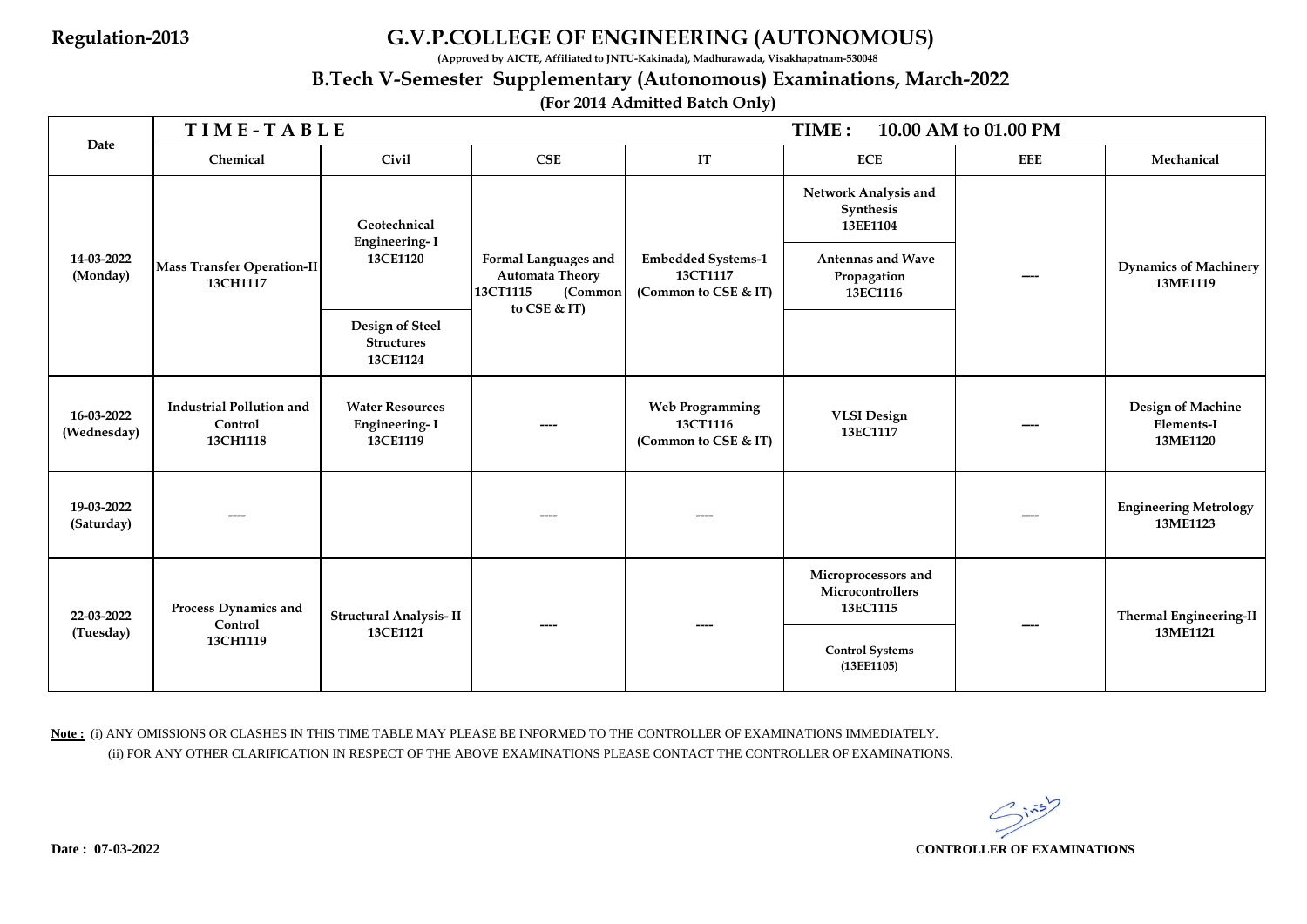### **B.Tech VI-Semester Supplementary (Autonomous) Examinations - March-2022**

### **(For 2014 Admitted Batch Only)**

| Date                     | TIME TABLE | T I M E: 01.30 PM to 04.30 PM                     |      |                                                                                  |                                                             |       |                                               |
|--------------------------|------------|---------------------------------------------------|------|----------------------------------------------------------------------------------|-------------------------------------------------------------|-------|-----------------------------------------------|
|                          | Chemical   | Civil                                             | CSE  | <b>ECE</b>                                                                       | <b>EEE</b>                                                  | IT    | Mechanical                                    |
| 29-03-2022<br>(Tuesday)  | ----       | <b>Water Resource Engineeing-II</b><br>(13CE1126) | ---- | (Elective-II)<br><b>Oriented Programming through JAVA</b><br>(13CT1111)          | Object Power Electronics Converter Fed Drives<br>(13EE1117) | $---$ | <b>Heat Transfer</b><br>(13ME1127)            |
| 31-03-2022<br>(Thursday) | ----       | Environmental<br>Engineering - I (13CE1127)       | ---- | Digital Signal Processing (13EC1122)                                             | <b>Switchgear and Protection</b><br>(13E E1119)             | ----  | Design of Machine Elements - II<br>(13ME1126) |
| 04-04-2022<br>(Monday)   | ----       | Transporatation<br>Engineering-II (13CE1128)      |      | Data<br>(Elective-I)<br>(13CT1106)<br><b>Strucutres</b><br>(Common to ECE & EEE) | ----                                                        | ----  | $---$                                         |

**Note :** (i) ANY OMISSIONS OR CLASHES IN THIS TIME TABLE MAY PLEASE BE INFORMED TO THE CONTROLLER OF EXAMINATIONS IMMEDIATELY. (ii) FOR ANY OTHER CLARIFICATION IN RESPECT OF THE ABOVE EXAMINATIONS PLEASE CONTACT THE CONTROLLER OF EXAMINATIONS.

 $C_{ji}$ **CONTROLLER OF EXAMINATIONS**

**Date : 07-03-2022**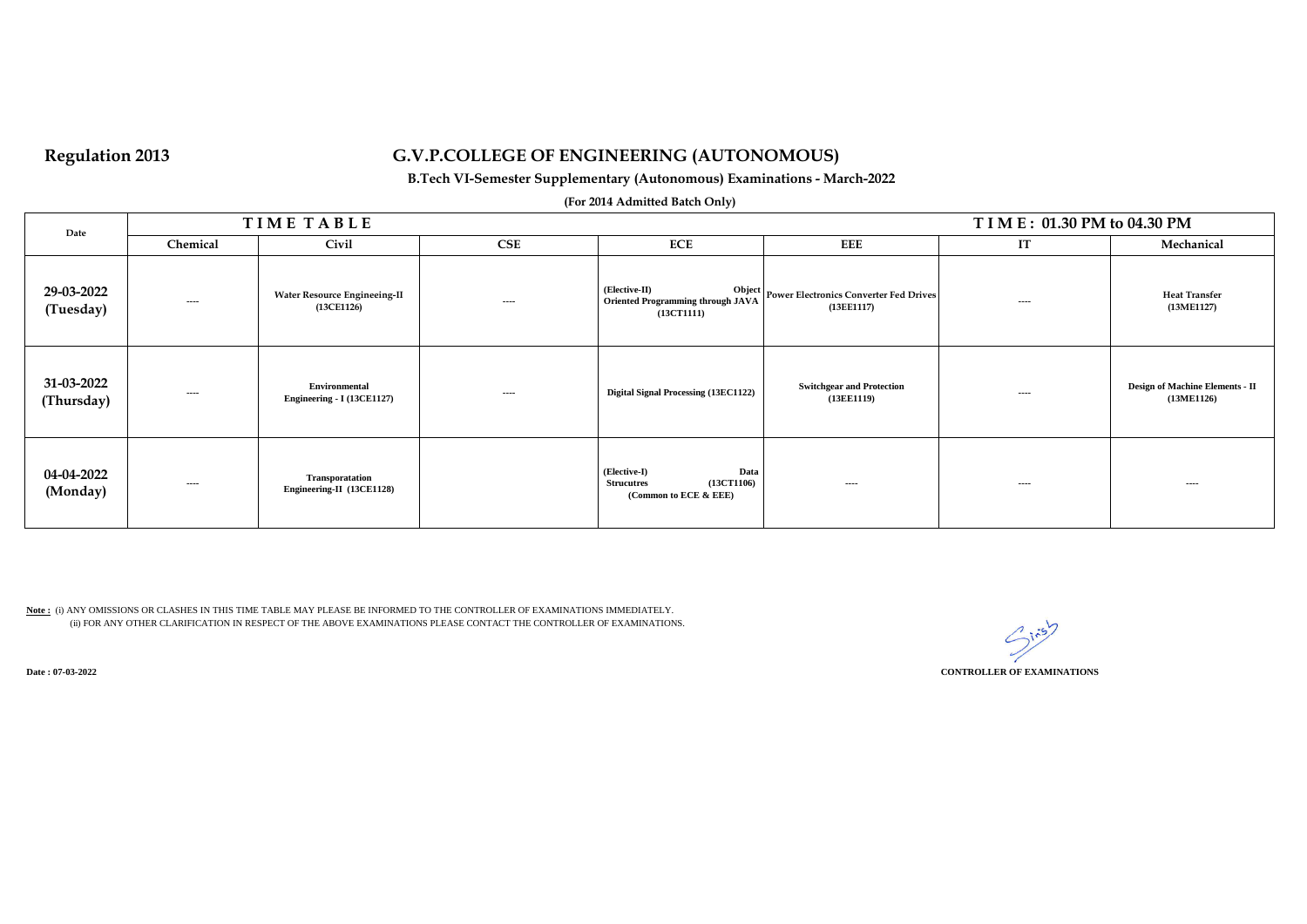## **B.Tech VII-Semester Supplementary (Autonomous) Examinations, March-2022**

**(For 2014 Admitted Batch Only)**

| Date                      | <b>TIMETABLE</b><br>T I M E : 01:30 PM to 04:30 PM |           |           |                                           |                                         |            |                                                                               |
|---------------------------|----------------------------------------------------|-----------|-----------|-------------------------------------------|-----------------------------------------|------------|-------------------------------------------------------------------------------|
|                           | Chemical                                           | Civil     | CSE       | IT                                        | <b>ECE</b>                              | <b>EEE</b> | Mechanical                                                                    |
| 30-03-2022<br>(Wednesday) | ---------                                          | --------- | --------- | ---------                                 | Optical<br>Communications<br>(13EC1130) | ---------  | <b>Finite Element Method</b><br>$(13ME1141)$ /<br>Robotics<br>(13ME1139)      |
| 01-04-2022<br>(Friday)    | <b>Transport Phenomena</b><br>(13CH1135)           | --------- | --------- | <b>Information Security</b><br>(131T1105) | <b>Radar Engineering</b><br>(13EC1129)  | ---------  | <b>Automobile Engineering</b><br>$(13ME1142)$ /<br>Mechatronics<br>(13ME1140) |

**Note :** (i) ANY OMISSIONS OR CLASHES IN THIS TIME TABLE MAY PLEASE BE INFORMED TO THE CONTROLLER OF EXAMINATIONS IMMEDIATELY.

(ii) FOR ANY OTHER CLARIFICATION IN RESPECT OF THE ABOVE EXAMINATIONS PLEASE CONTACT THE CONTROLLER OF EXAMINATIONS.